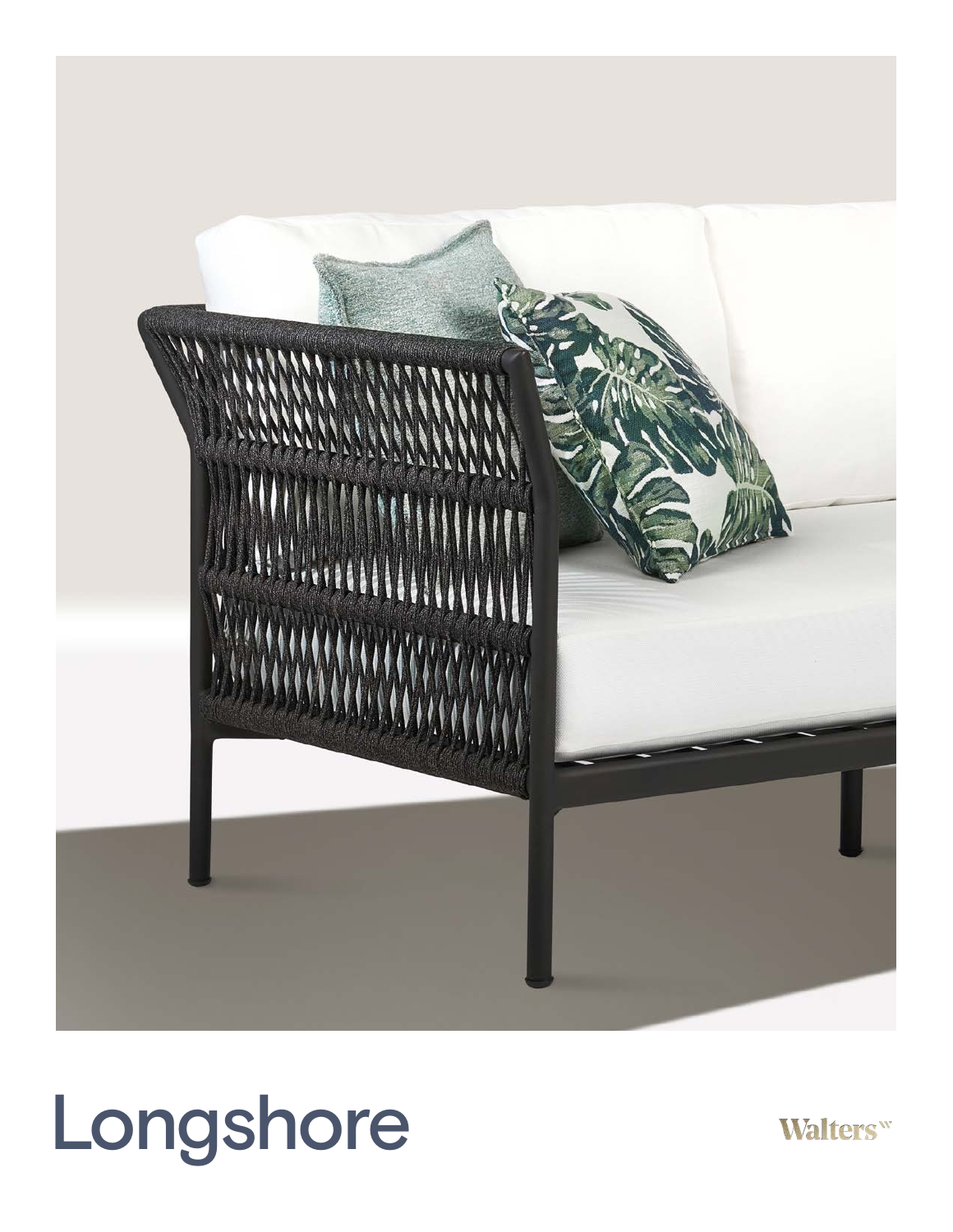#### **Collection**

Reminiscent of play in shadows, the Longshore collection's dense weave adds texture to any environment. Offering a generous sofa sectional and complimentary pieces, Longshore can easily be planned for any space large or small.

#### **Designer**



Jeffrey Bernett, Nicholas Dodziuk and Christopher Skodi

Jeffrey Bernett is an accomplished designer who has won accolades in multiple disciplines. Jeffrey has worked with B&B Italia, as well as such high-profile European groups as Boffi, Cappellini

and Ligne Roset.

He has also been successful as a multi-disciplinary consultant for clients as diverse as Teknion® Bernhardt, Boeing, Herman Miller, Knoll, Michael Kors, Mercedes Benz, Northwest Airlines and DWR.



#### *Quality*

*Just like the brilliance of a pulley system, the powder coated aluminum frame and rope offers a reinforced frame while keeping and open design pattern.*

#### *Perfect For*

*Where you relax… where you play… or where you may want to work…*

*Inside or Out.*

#### *Design*

*The exclusive rope pattern is distinct enough to stand alone but comes alive with the play of shadow and depth when combined with upholstery creating comfort and style.*

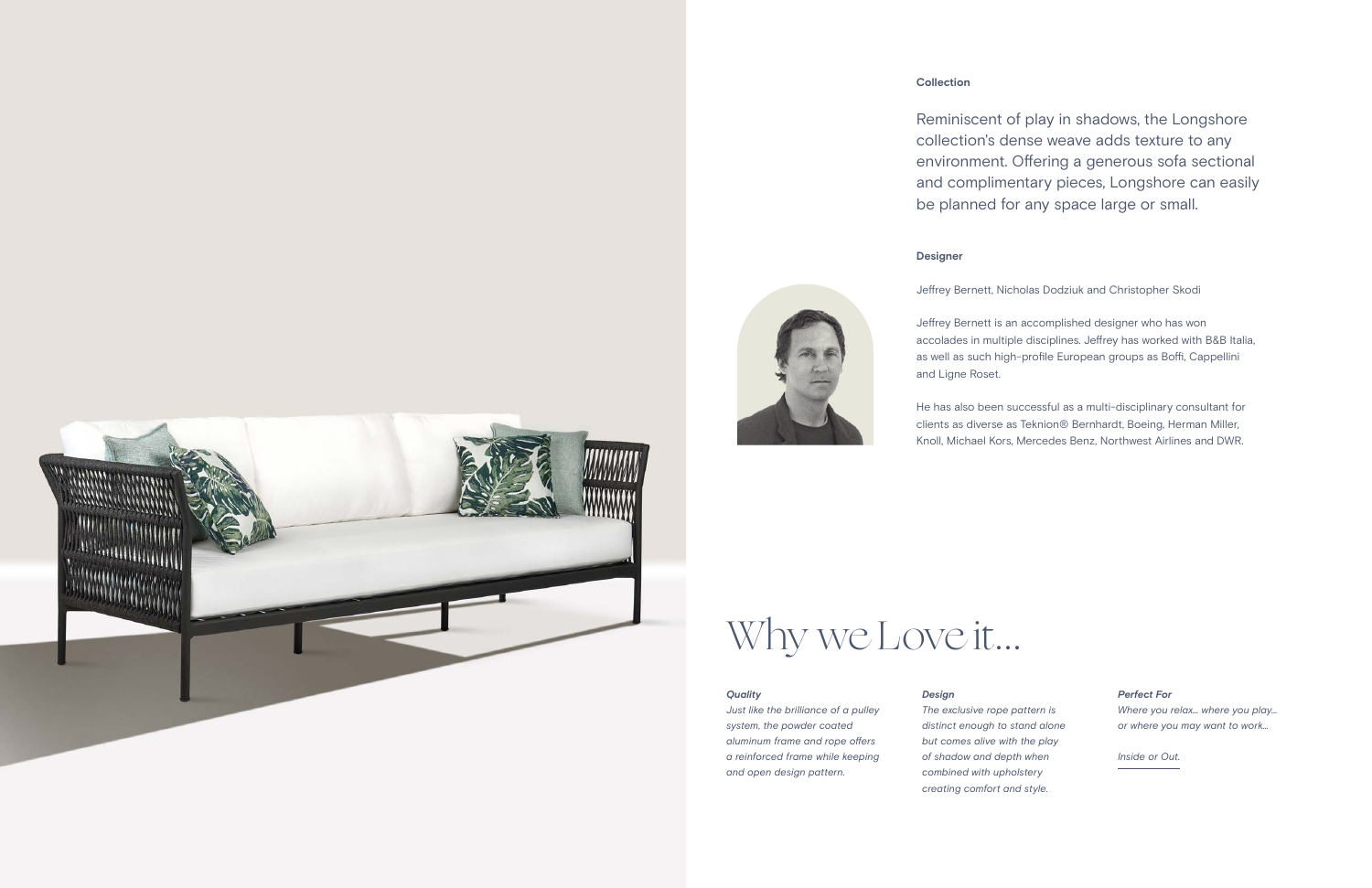

[walterswicker.com/longshore](http://walterswicker.com/longshore)

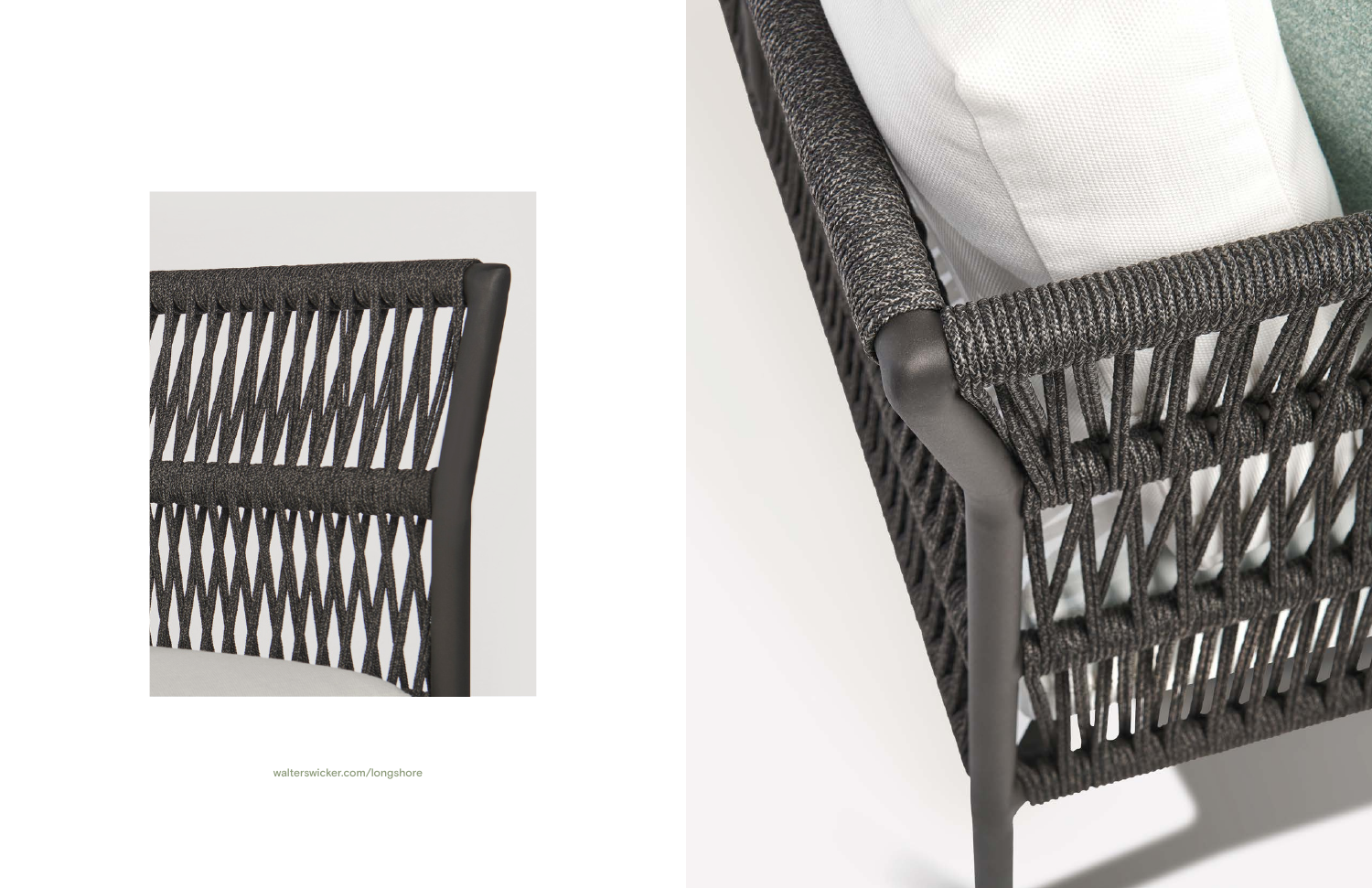### **Collection Overview**



Armless 2 - Seater W 64.5" D 34.5" H 34.5"



2 - Seater W 64.5" D 34.5" H 34.5"



Rectangular Coffee Table W 47" D 30" H 16"



Daybed DIA 70" H 32"



Dining Chair W 21.5" D 24" H 32.5"



Modular Combo 1 W 163" D 64.5" H 34.5"



Lounge Chair W 24.5" D 27.5" H 30"



Large Lounge Chair<br>W 38" D 34.5" H 34.5"





RF – 2 Seater W 64.5" D 34.5" H 34.5"



Square Side Table W 20" D 20" H 18"

## **Materials & Finishes**

**Standard Options**

Select from our designer curated options below



**Made To Order** Select from our vast selection of round ropes









3 - Seater W 96" D 34.5" H 34.5"



LF – 2 Seater W 64.5" D 34.5" H 34.5"